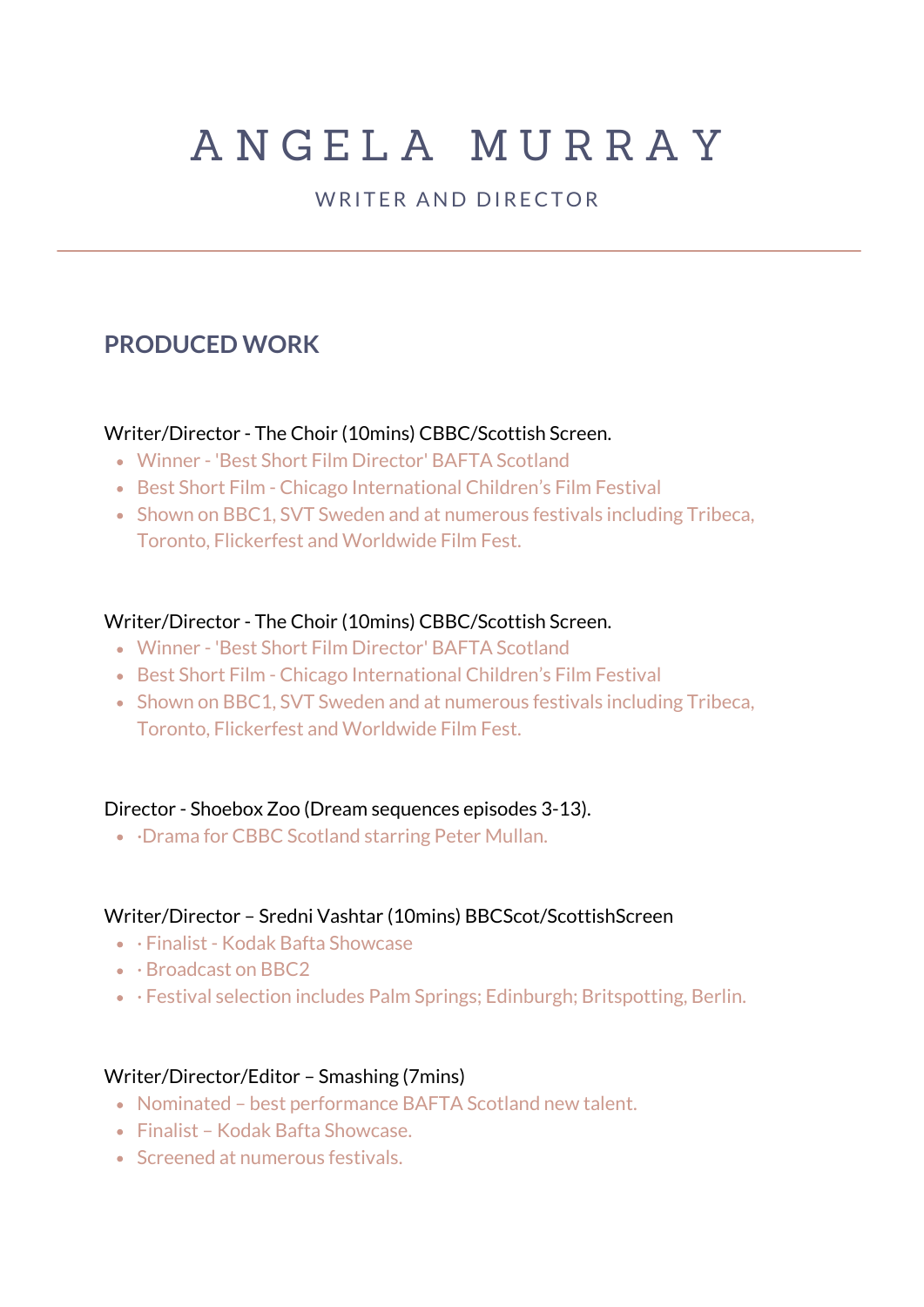## **SCREENWRITING**

## At The End of The Day

Comedy drama about a football manager left to deal with his kids after his wife leaves him. Developed with BBC Scotland/BBC Films/Scottish Screen

## The Book Carriers

Story of Lithuanian immigrants in Lanarkshire at the turn of the century. Feature script developed with DNA Films/Scottish Screen.

## Modern

A contemporary fairy-tale about families, mix-tapes and imaginary friends. Developed with funding from the Glasgow Film Office.

## The Choir

Feature length version of the award winning short film. Developed through the Moonstone Screenwriters lab.

## Danny and The Dead

Danny, a 12 year old orphan and determined hypochondriac, is horrified when he is sent to stay with his uncle, the keeper at a very old and very haunted cemetery. Described by BBC Writersroom's Paul Ashton as 'Bright, witty and pacy'. Quarter finalist BlueCat Screenplay Competition and Page International Screenwriting Awards.

## Dark Heather

A con-woman wins a national 'super mum' competition only to discover that she really is a superhero. Short-listed for The Film Council's 25 Words or Less scheme.